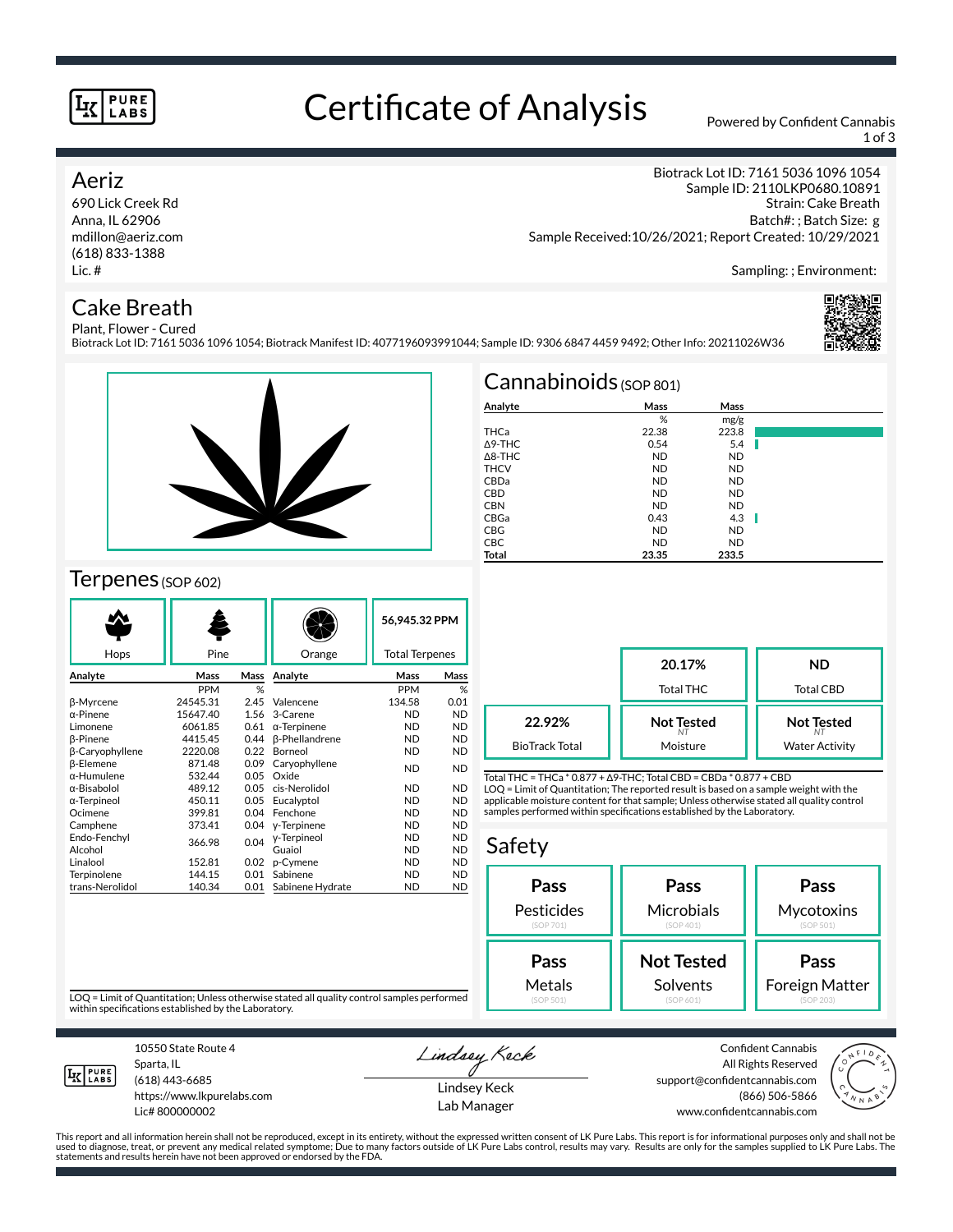#### **PURE LABS**

# Certificate of Analysis Powered by Confident Cannabis

2 of 3

### Aeriz

690 Lick Creek Rd Anna, IL 62906 mdillon@aeriz.com (618) 833-1388 Lic. #

Biotrack Lot ID: 7161 5036 1096 1054 Sample ID: 2110LKP0680.10891 Strain: Cake Breath Batch#: ; Batch Size: g Sample Received:10/26/2021; Report Created: 10/29/2021

Sampling: ; Environment:

#### Cake Breath Plant, Flower - Cured

Biotrack Lot ID: 7161 5036 1096 1054; Biotrack Manifest ID: 4077196093991044; Sample ID: 9306 6847 4459 9492; Other Info: 20211026W36

| <b>Pesticides</b> |     |       |      | Pass          | <b>Microbials</b>                                                                                                                                   |            |       | Pass          |
|-------------------|-----|-------|------|---------------|-----------------------------------------------------------------------------------------------------------------------------------------------------|------------|-------|---------------|
| Analyte           | LOQ | Limit | Mass | <b>Status</b> | Analyte                                                                                                                                             | Limit      | Mass  | <b>Status</b> |
|                   |     |       |      |               |                                                                                                                                                     | CFU/g      | CFU/g |               |
|                   |     |       |      |               | Aerobic Bacteria                                                                                                                                    | 10000      | ND.   | Pass          |
|                   |     |       |      |               | Bile-Tolerant Gram-Negative Bacteria                                                                                                                | 100        | ND.   | Pass          |
|                   |     |       |      |               | Coliforms                                                                                                                                           | 100        | ND.   | Pass          |
|                   |     |       |      |               | E. Coli                                                                                                                                             | 0          | ND.   | Pass          |
|                   |     |       |      |               | Salmonella                                                                                                                                          | $\circ$    | ND.   | Pass          |
|                   |     |       |      |               | Yeast & Mold                                                                                                                                        | 1000       | 126   | Pass          |
|                   |     |       |      |               | TNTC = Too Numerous to Count; Unless otherwise stated all quality control samples<br>performed within specifications established by the Laboratory. |            |       |               |
|                   |     |       |      |               | <b>Heavy Metals</b>                                                                                                                                 |            |       | Pass          |
|                   |     |       |      |               | Analyte                                                                                                                                             | <b>LOO</b> | Mass  | <b>Status</b> |

| Analyte  | loc        | Mass       | <b>Status</b> |
|----------|------------|------------|---------------|
|          | <b>PPM</b> | <b>PPM</b> |               |
| Arsenic  |            | <b>ND</b>  | Pass          |
| Cadmium  |            | ND         | Pass          |
| Chromium |            | <b>ND</b>  | Pass          |
| Lead     |            | <b>ND</b>  | Pass          |
| Mercury  |            | <b>ND</b>  | Pass          |

LOQ = Limit of Quantitation; Unless otherwise stated all quality control samples performed within specifications established by the Laboratory.

| <b>Mycotoxins</b> |     |       |           | Pass        |
|-------------------|-----|-------|-----------|-------------|
| Analyte           | LOO | Limit |           | Mass Status |
|                   | PPB | PPB   | PPB       |             |
| <b>B1</b>         |     | 0.10  | <b>ND</b> | Pass        |
| <b>B2</b>         |     | 0.10  | <b>ND</b> | Pass        |
| G1                |     | 0.10  | <b>ND</b> | Pass        |
| G <sub>2</sub>    |     | 0.10  | <b>ND</b> | Pass        |
| Ochratoxin A      |     | 0.10  | <b>ND</b> | Pass        |

LOQ = Limit of Quantitation; Unless otherwise stated all quality control samples<br>performed within specifications established by the Laboratory.

LOQ = Limit of Quantitation; Unless otherwise stated all quality control samples performed within specifications established by the Laboratory.

10550 State Route 4 Sparta, IL (618) 443-6685

**IK PURE** 

Lic# 800000002

https://www.lkpurelabs.com

Lindsey Keck

Confident Cannabis All Rights Reserved support@confidentcannabis.com (866) 506-5866 www.confidentcannabis.com



Lindsey Keck Lab Manager

This report and all information herein shall not be reproduced, except in its entirety, without the expressed written consent of LK Pure Labs. This report is for informational purposes only and shall not be<br>used to diagnos